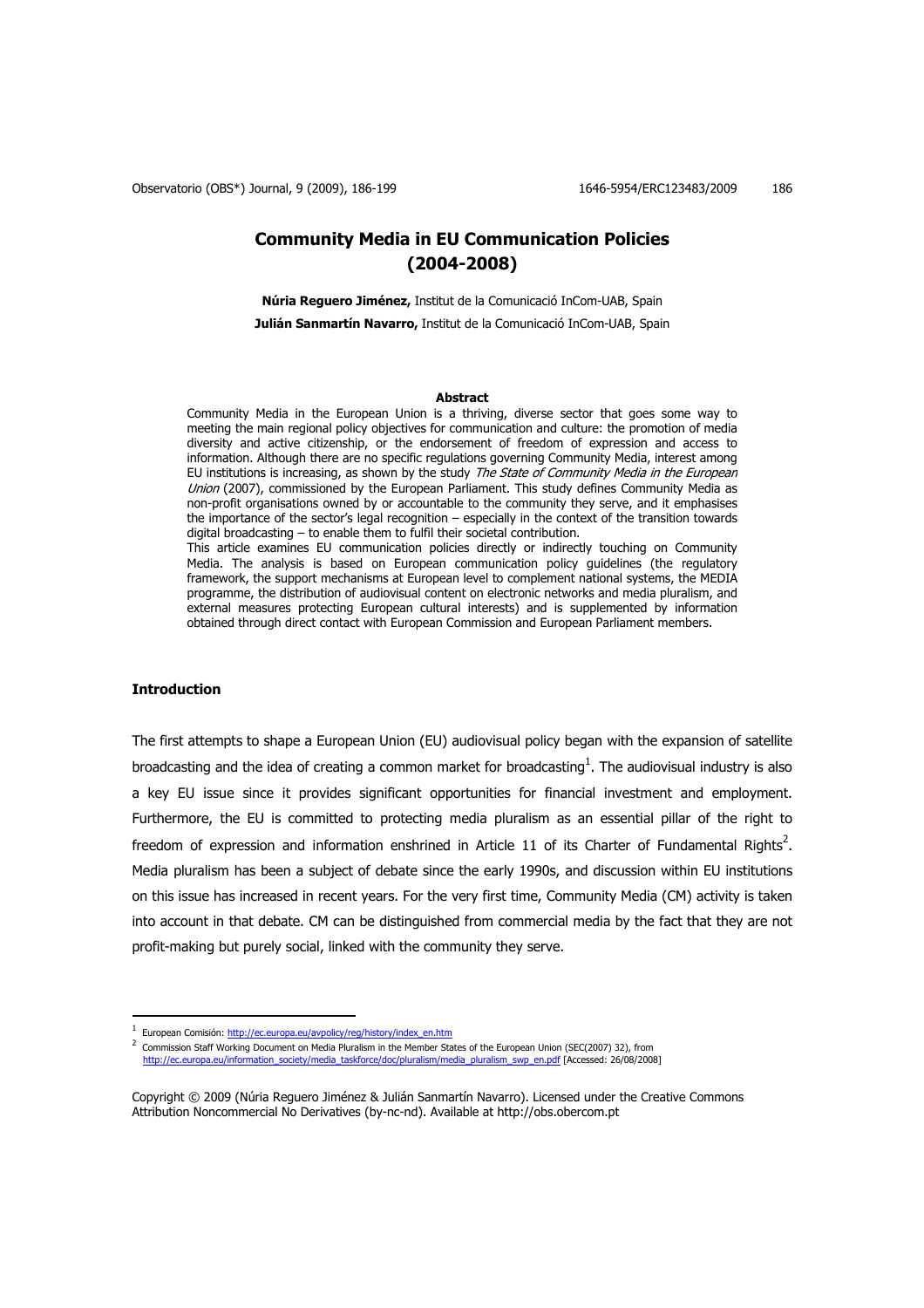In particular, the European Parliament has adopted the *Resolution of 25<sup>th</sup> September 2008 on protecting* Community Media in Europe<sup>3</sup>, the first dealing specifically with this issue at EU level. It considers their activity as a bottom-up solution to promote pluralism and other democratic rights, such as the participation of citizens in the public sphere. Despite the Parliament's resolution is not binding regulation it could represent a watershed on CM's legal status, specifically within the Member States where the sector is not regulated -as Austria or Portugal (European Parliament, 2006:16)- and where the access to the radio spectrum is almost impossible (Spain). Indeed, the The State of Community Media in the European Union study (2007), enhanced also by the EP, states that CM goals coincide with a range of different EU policy objectives which, at the same time, could have an influence on that sector.

This article aims to analyse EU policies directly or indirectly relating to CM over a period spanning the 6<sup>th</sup> European Parliament legislature (from 2004 to September 2008<sup>4</sup>). Specifically, the research focuses on the activities of the European Commission (EC) (Audiovisual and Media; Culture) and the European Parliament (EP) (Committee on Culture and Education). Questions put to EP and EC policy-makers complete the results. Finally, since EU policies are highly related to those of other pan-European organisations like the Council of Europe (CoE), the World Association of Community Broadcasters (AMARC), the Community Media Forum Europe (CMFE) or the UNESCO, this article refers briefly to them.

As a final point, it is important to bear in mind the application of the subsidiarity principle to audiovisual policy, meaning that each national government enacts its own laws, while the EU sets rules and guidelines on common interests.

# **1. Why Community Media Matters**

 $\overline{a}$ 

Senecal (1986:17) defined not-for-profit media as spaces where it is possible to directly exercise the right of expression and seek alternatives to the dominant logic of communication systems. The not-for-profit media sector is very diverse depending on the historical context where it operates and can involve students, women and minority or rural media initiatives among many others. Some authors have theorised on specific concepts like, for example, "alternative" media (Aton), "radical" media (Downing), "citizens' media" (Rodriguez) (Council of Europe, 2008:12) or "ethnic minority media" (Riggins, 1992). Others have

<sup>3</sup>

European Parliament resolution of 25 September 2008 on Community Media in Europe (2008/2011(INI)) from<br>http://www.europarl.europa.eu/sides/getDoc.do?pubRef=-//EP//TEXT+TA+P6-TA-2008-0456+0+DOC+XML+V0//EN&language=EN [Acces <sup>4</sup> When finishing this article.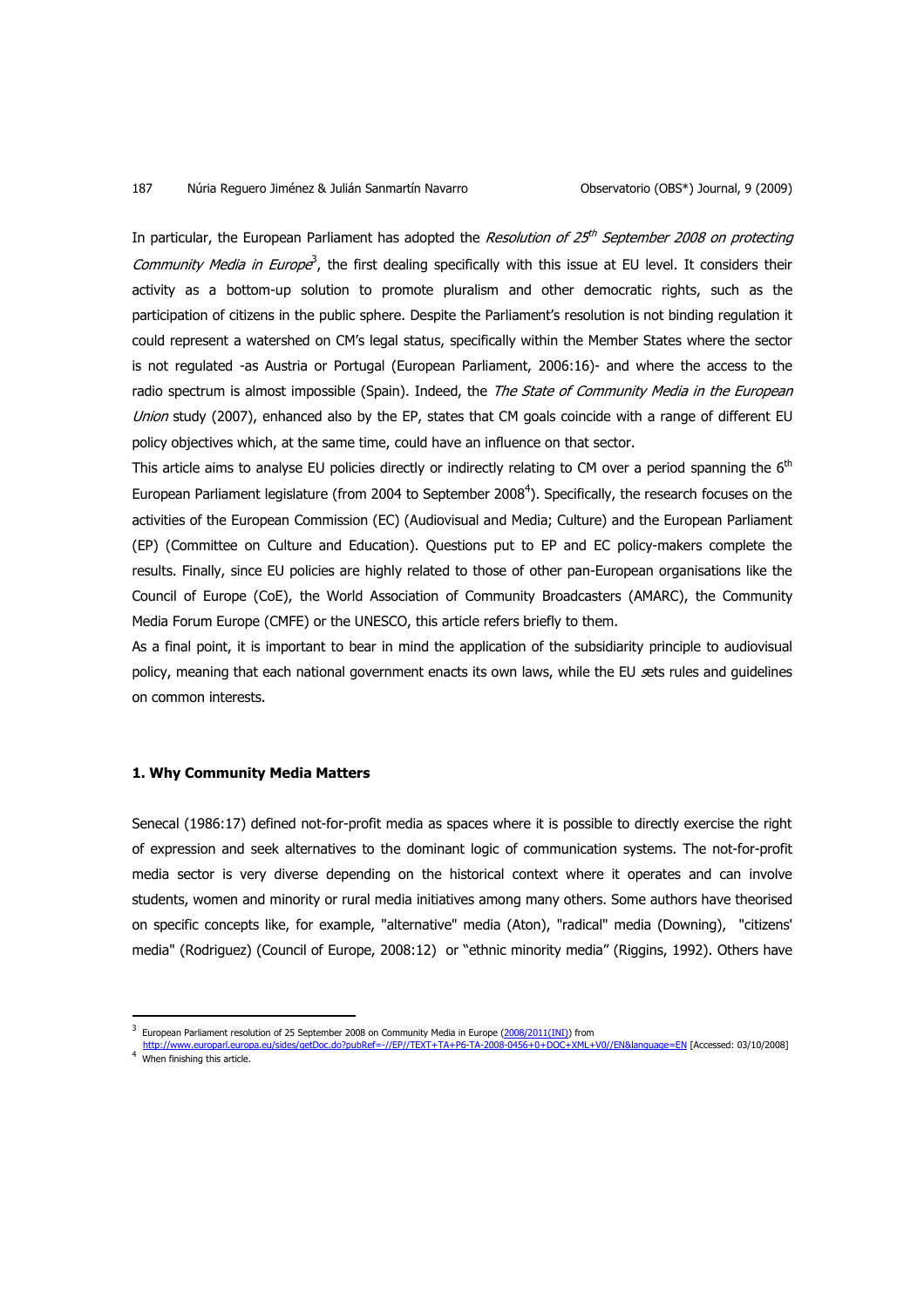focused on the definition of "Community Media". At the same time, CM and the range of initiatives mentioned before can be grouped under the concept "Third Sector Media"<sup>5</sup>.

According to Jankowsky (2002), CM are not-for-profit organisations characterised by accomplishing not one but several functions, such as offering useful information to community members and promoting their participation in public communication. These media's ownership and control is shared by residents, local government and community organisations, the content is produced by volunteers and non-professional people, and financing is mainly non-commercial, even though they can have sponsors, advertising revenue and institutional funding. Many CM activities as we know them today first appeared in Latin America in the 1940s, through press initiatives run by non-professionals addressing specific target communities. Activities such as these began in Europe between the 1960s and 1970s. In the 1980s, along with the liberalisation of the EU public broadcasting sector, Community Media were granted a legal status in some countries, the prerequisite for gaining a licence.

Nowadays, Community Media activity, regulation and financial support all vary greatly throughout the European Union. The sector is more dynamic in central Europe than it is in Eastern Europe. According to the Council of Europe report Promoting Social Cohesion. The Role of Community Media (2008), the European countries where Community Media are most developed are the Netherlands, Germany, France, Ireland, Denmark, the United Kingdom and Hungary. In opposition to this, Community Media activity is either limited or non-existent in Slovenia, the Czech Republic, Romania, Slovakia, Finland, Greece, Malta and Estonia. This distribution clearly underscores the influence of the historic and political context of the sector's development. In order to get a better understanding of the features of Community Media activity and to put the focus of related policies into context, we shall analyse the policies and describe the most developed cases: the Netherlands, Germany and France (European Parliament, 2007).

With regard to the Netherlands, in 2008, there were more than 260 radio stations and 120 television stations in the Community Media sector. These media are recognised by the authorities as part of local public service media. Cable television operators must carry community television channels. This country has one of the densest networks of this type of medium, with an average of one per 60,000 inhabitants. This is the reason why very few new licences are granted (Peissl; Tremetzberger, 2008). Local authorities receive a percentage of tax revenue allocated to public media from central government, although some community stations claim that they have not benefitted from it. The Dutch association for local broadcasting OLON offers services to the country-wide Community Media sector thanks to support from the government, member fees (there are around 300 members) and income from services provided. In l

<sup>5</sup> Some organizations as the Social Communication Assembly (ACS) (http://okupemlesones.org/joomla/index.php/intro.html) or the Spanish State Network of Community Media (REMC) (<u>http://www.medioscomunitarios.net</u>), use the concept Third Sector Media to refer to the wide range of "free-independent-<br>community media"(Clua, A.; Fernández, M.; García, J., 2006:5).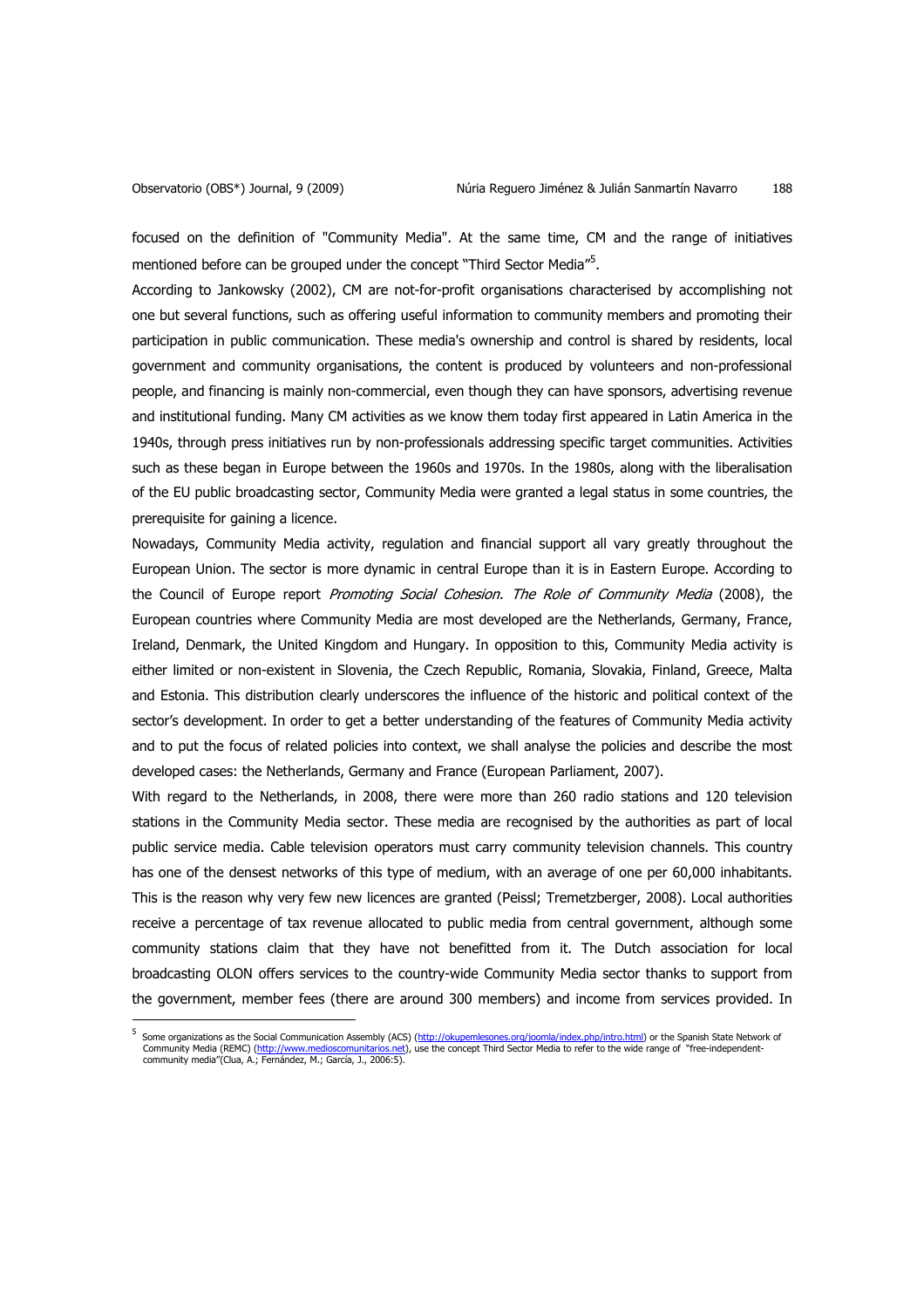#### 189 Núria Reguero Jiménez & Julián Sanmartín Navarro Observatorio (OBS\*) Journal, 9 (2009)

explains that the societal contributions of CM are:

2003, there were 304 Community Media and open channel<sup>6</sup> initiatives in Germany. Political regulation varies depending on the decisions taken by each federal state, which grant public subsidies to projects applying for them. In Lower Saxony, for example, the conditions for obtaining licences have become much stricter in recent years (Peissl; Tremetzberger, 2008: 4). Despite that, this federal state is one of the European regions that allocates the most public subsidies to these media. Germany does not, however, have a national association for the sector; these associations are organised at federal state level. With regard to France, Community Media have been legally recognised since 1982. Public subsidies allocated to these projects through funds to support radio expression (FSER) come from a percentage of the profits that generalist media make from advertising. As far as associations are concerned, French Community Media have a national free radio organisation (SNRL) and an associative radio national council (CNRA). Up to now, the main EU act concerning this sector is the Parliament's *Resolution of 25<sup>th</sup> September 2008* on protecting Community Media in Europe<sup>7</sup>, which defines CM as "media that are non-profit and accountable to the community that they seek to serve", opened to participation in content. The text distinguishes this group within the media sector from commercial and public media (Art. 15). It also

- To strengthen cultural and linguistic diversity, social inclusion and local identity. CM can promote identities and at the same time engage different social groups; for instance, they contribute towards the integration of migrants
- To act as a catalyst for local creativity and improving citizens' media literacy
- To help to bring the EU closer to its citizens by addressing specially targeted audiences
- To contribute to attainment of the core objectives of the EU. For instance, CM can contribute to policies relating to Equality and Non-Discrimination as they serve disadvantaged ethnic minorities
- Possibly to provide the only source of local news in the light of the tendency by commercial media to reduce local content, and to help to strengthen media pluralism given that they provide additional perspectives

In conclusion, the European Parliament is banking on CM as a bottom-up solution to protect media pluralism and social cohesion which complements the public and the commercial broadcasting societal contributions. Next, the policies on CM by EU institutions and other organizations are analyzed.

 $<sup>7</sup>$  See note 3.</sup>

<sup>6</sup> German open channels are public authority structures aimed at encouraging free speech among citizens. In many cases, the only difference between open channels and Community Media is their ownership.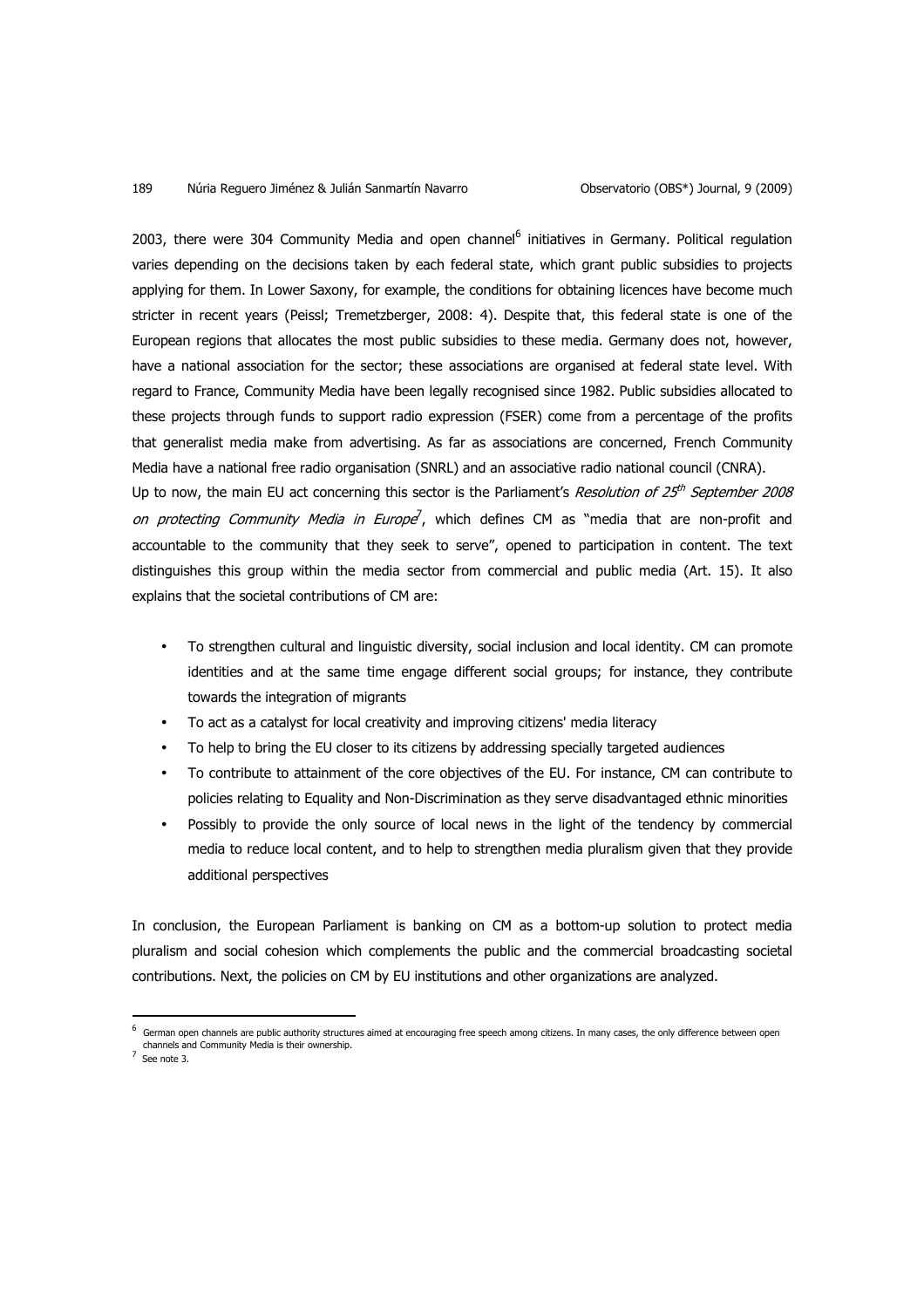#### **2. EU regulation on Community Media**

## **2.1. European Parliament (EP)**

From 2007, the Committee on Culture and Education (COMM CULT) – responsible for audiovisual, information and media policy, and the cultural and educational aspects of the Information Society – has featured as a crucial EU body supporting CM. Through the COMM CULT, the Member of the European Parliament (MEP) Karin Resetarits (Alliance for Liberal and Democrats in Europe, Austria), commissioned the The State of Community Media in the European Union (2007) study. It is relevant not only for being the first of its type within the main EU institutions but also for preceding the Parliament's Resolution of 25<sup>th</sup> September 2008 on protecting Community Media in Europe. At the same meeting, the EP also adopted the *Resolution on Concentration and Pluralism in the Media in the European Union*<sup>8</sup>, which recommends state aid to CM so that they can fulfil their function in a dynamic environment.

### **2.1.1. The State of Community Media in the European Union Study**

The study, presented on December 2007, stresses the appropriateness of CM for EU policy implementation. It is important to note that it was commissioned after the negative results of voting on the European Constitution, which gave to rise some complaints about the detachment of EU institutions from its citizens and insufficient transparency $^{9}$ . As a result, the EP is now banking on CM to act as a significant element of the EU's communication strategy and of the attainment of the Lisbon objectives (basically, a knowledge-based economy, boosting research and development, investing in human resources and combating social exclusion, adapting to changes in the information society, making the radio spectrum available to boost innovation in ICT and achieving a flexible and more efficient use of it) $^{10}$ . Based on 36 surveys of European States, the document shows that there is a high degree of CM heterogeneity depending on each Member State's history and media regulation. It describes CM contributions of public interest (media pluralism, social inclusion and local empowerment, cross-cultural dialogue, etc.) and examines how the sector meets EU policy objectives. It also stresses the opportunity of the switch-over from analogue to digital media broadcasting to cater for diverse audiovisual needs by

<sup>8</sup> European Parliament Resolution of 25 September 2008 on Concentration and Pluralism in the Media in the European Union, from

http://www.europarl.europa.eu/sides/getDoc.do?pubRef=-//EP//TEXT+TA+P6-TA-2008-0459+0+DOC+XML+V0//EN [Accessed: 12/10/2008]

<sup>9</sup> Question put to the member of the **Socialist Group in the European Parliament**, Maria Badia. 18/04/2008

<sup>&</sup>lt;sup>10</sup> See: Lisbon Strategy, from http://europa.eu/scadplus/glossary/lisbon\_strategy\_en.htm [Accessed: 19/09/2008]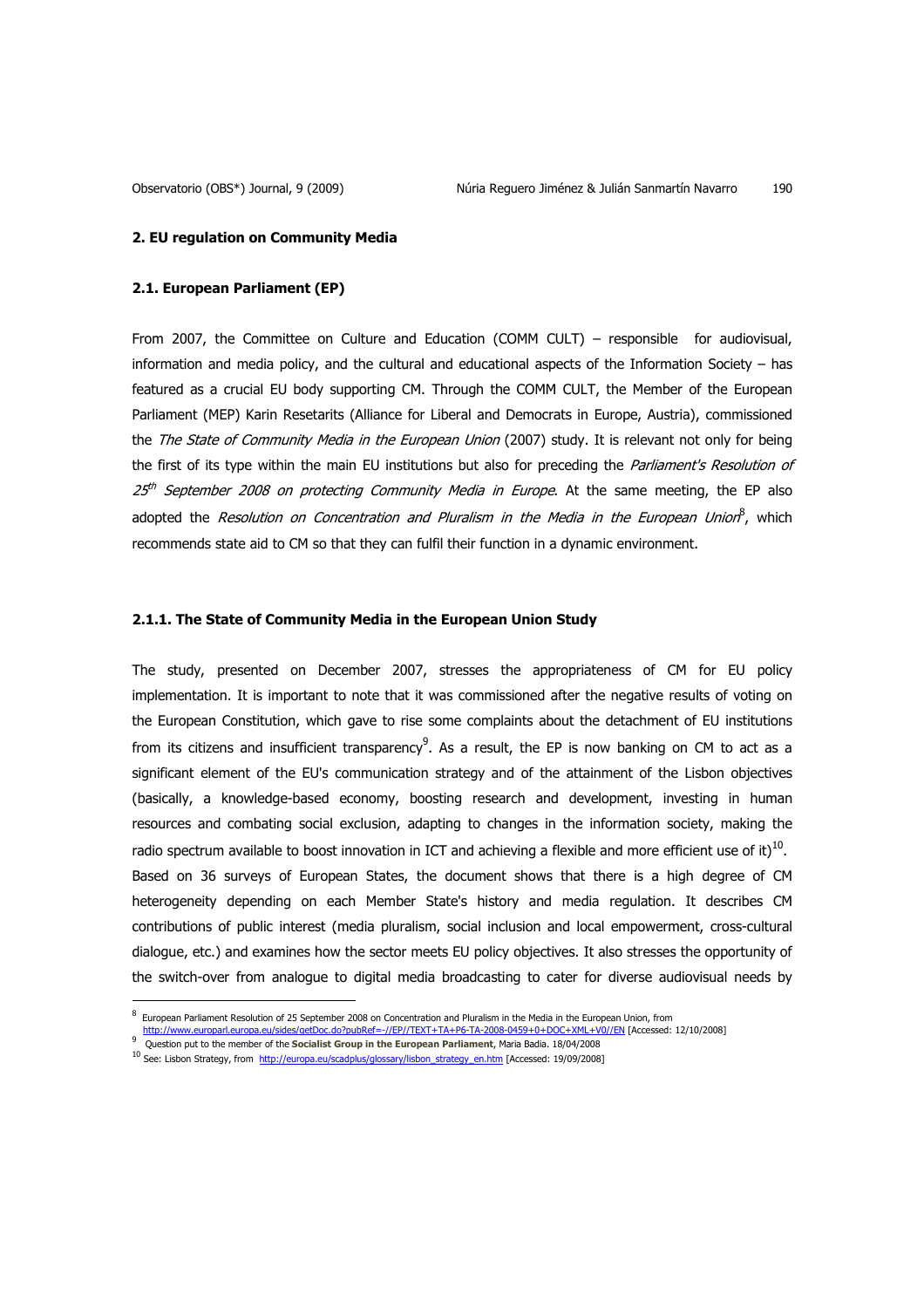#### 191 Núria Reguero Jiménez & Julián Sanmartín Navarro Observatorio (OBS\*) Journal, 9 (2009)

using the radio spectrum more efficiently: it states the "need to take account of the specificities of community media" (European Parliament, 2007: 28), in addition to asking for more transparent and accountable regulation.

As a result of this study, the Parliament invited the Commission to propose specific measures. In particular, the rapporteur Resetarits wanted the EC and Member States to recognise the societal contributions of CM: "Alternative media does not result in isolating people, on the contrary, they allow a community to integrate, informing them on their rights, especially in the area of education and access to public services but also promotes citizens to take part in active life and listens to their problems and concerns. This type of media is a community tool and serves as a cultural and social integration project" $^{11}$ .

## **2.1.2. European Parliament Resolution on Protecting Community Media**

The European Parliament adopted the Resolution of 25 September 2008 on Community Media in Europe responding to the COMM-CULT Report on protecting Community Media in Europe of 24/06/2008<sup>12</sup>. Stressing that none of the relevant EU legal texts addresses the CM issue, the Parliament requests to the Commission and to the Member States to consider this Resolution when defining CM in their regulation as a not-for-profit sector, accountable to the community they serve and opened to participation on the content production. The text calls for spectrum availability, both analogue and digital (bearing in mind that the Community Media service is not to be assessed in terms of the justification of the cost of spectrum allocation, but rather in terms of the social value it represents), and for EU funding.

Despite the Commission's collaboration, the MEP K. Resetarits does not imagine this body recognising CM as a third sector media pillar at this time (September 2008)<sup>13</sup>. Meanwhile, the promoter of the EP study and report on CM, encouraged the sector to constitute a network to lobby within the EC. However, Resetarits hopes that CM will be recognised as a means of promoting pluralism in the Commission's Communication on the Indicators of Pluralism in the Media (to be published in 2009).

<sup>&</sup>lt;sup>11</sup> Press Release, CULT: Culture and Education. 03/06/2008, from http://www.alde.eu [Accessed: 19/06/2008]

<sup>&</sup>lt;sup>12</sup> European Parliament's Report of 24/06/2008 on protecting Community Media in Europe (2008/2011(INI)), from<br>http://www.europarl.europa.eu/sides/getDoc.do?type=REPORT&reference=A6-2008-0263&language=EN&mode=XML [Accessed http://www.europarl.europa.eu/sides/getDoc.do?type=REPORT&reference=A6-2008-0263&language=EN

<sup>13</sup> Question put to the Member **of the Group of the Alliance of Liberals and Democrats for Europe's** Bureau**,** K. Resetarits' [21/08/2008]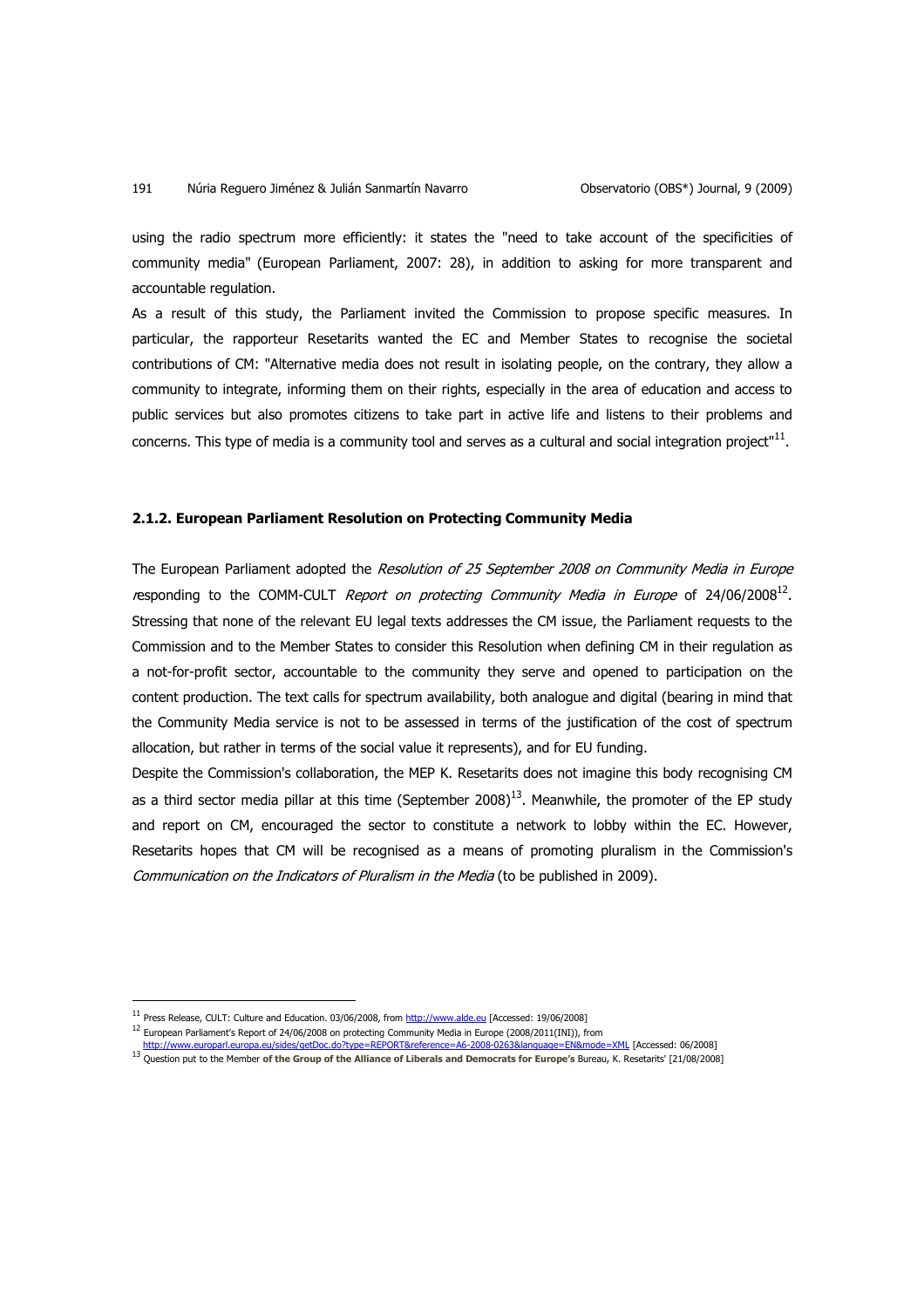#### **2.2. European Commission (EC)**

 $\overline{a}$ 

During the 6<sup>th</sup> legislature, the European Commission has enhanced the debate on the need for EU action in the field of media pluralism $14$ . As the third part of the institutional triangle that manages and runs the EU, the Commission has to ensure that regulations and directives adopted by the European Council and the European Parliament are being implemented in Member States. Four types of action are used to implement audiovisual and media policies: the regulatory framework, consisting of the Audiovisual Media Services Directive (AVMSD); the recommendations on the Protection of Minors in an On-line Environment and European Film Heritage; support mechanisms (the MEDIA programme); and other actions regarding the distribution of audiovisual content over electronic networks (Content On-line and Media Literacy) and Media Pluralism (Media Task Force).

According to the Legal Officer of the DG Information Society and Media, Pierre-Yves Andrau, the Commission shares the Parliament's concern to provide better visibility for CM as a means of achieving social cohesion in EU democracies: "We totally support the elements of the definition which are provided and welcome the effort to set out the key elements of Community Media in an objective way. This will help the Member States to refine their own conceptions of Community Media according to their respective culture and political situations<sup>"15</sup>. Nevertheless, CM issue is not in the Commission's agenda, a reason why Andrau strongly believes that the introduction of a code of practice and self-regulation would be an asset.

Furthermore, at the beginning of the 6<sup>th</sup> European Parliament legislature, the EC established a Task Force for Coordination of Media Affairs (2004) within the new Directorate-General for Information Society and Media. The "Media Task Force" is committed to supporting the key objectives of the revised Lisbon strategy – specifically in the media industry – and to observing and protecting diversity and pluralism in the media as an essential pillar of the rights to information and freedom of press. The Task Force could be a route of entry to get CM on the Commission's agenda.

<sup>&</sup>lt;sup>14</sup> Further documents about media pluralism were published during the 1999-2003 legislature and the previous one. Such as the European Parliament resolution on the risks of violation, in the EU and especially in Italy, of freedom of expression and information (Article 11(2) of the Charter of Fundamental<br>Rights) (2003/2237(INI)) or the Green paper on services of Gene

<sup>15</sup> Question put to the Legal Officer of the Directorate-General for Information Society and Media (European Commission), Yves Pierre-Yves Andrau, 17/0/10/2008.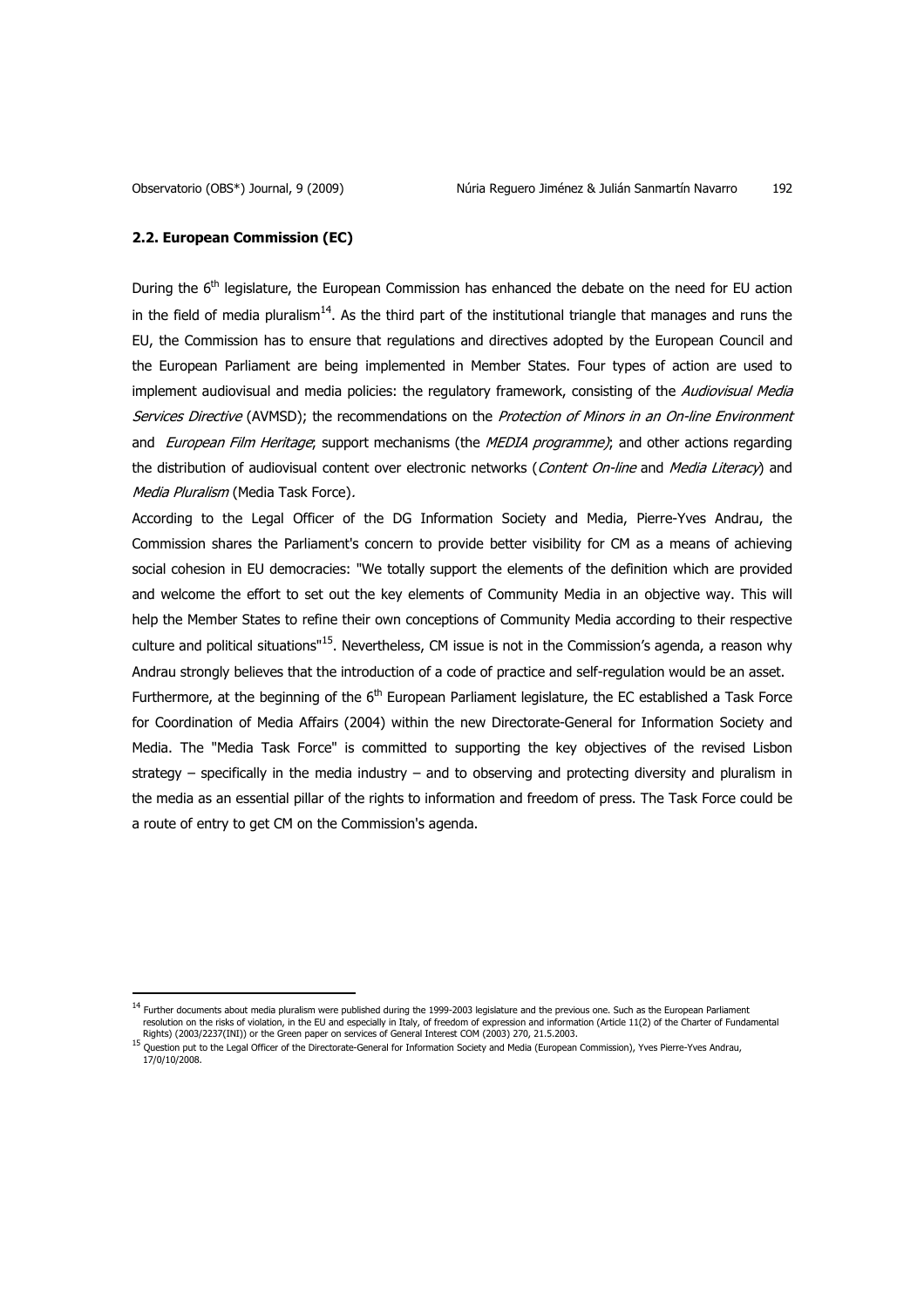#### **2.2.1. Task Force for Coordination of Media Affairs. Media Pluralism**

The Media Task Force, set up by commissioner Viviane Reding, responds to the Liverpool Audiovisual Conference (2005) agreement relating to continuing political concerns about media concentration and its possible effects on pluralism and freedom of expression $^{16}$ . Departing from the consideration that the media are not just a sector of the economy like any other, in January 2007 a three-step plan was launched:

- 1) The publication of the Commission Staff Working Paper on Media Pluralism in the Member States of the EU (2007)<sup>17</sup>, which outlines efforts to promote pluralism by third parties and organisations – notably the essential work undertaken by the Council of Europe. The paper uses a notion of media pluralism much broader than media ownership, implying all measures that ensure citizens' access to a variety of information sources "in order to form their opinion without the undue influence of one dominant opinion-forming power" (p.5). It refers, for instance, to the extended use of news agencies, which implies content homogenisation of different media. Even though it refers to internal pluralism, CM are not taken into account in the document: "Both public service and commercial broadcasters contribute to media pluralism and this dualism itself further strengthens pluralism" (p.12). On the other hand, despite confirming the political and/or economic actors' influence on media coverage in all Member States (p.6), the paper considers that few players in a small market may not in itself threaten media pluralism and it underlines the paradox that a market share (concentration) may be helpful for funding certain types of programming considered important for pluralism (such as investigative journalism). Confronting these statements with the absence of alternative and/or grassroot-produced communication channels – as CM-, it can be considered that the paper maintains the imbalance created by the predominance of financial interests over participatory ones.
- 2) An independent study on media pluralism to define and test specific indicators for media pluralism in EU Member States (published when closing this article) $^{18}$ .
- 3) A Commission *Communication on the Indicators for Media Pluralism in the EU Member States* (to be published in early 2009), based on a broad public consultation $^{19}$ .

l

 $^{16}$  For further information visit Media Pluralism. Task Force for Co-ordination of Media Affairs

europa.eu/information\_society/media\_taskforce/pluralism/index\_en.htm [Accessed: 26/08/2008]

<sup>17</sup> Commission Staff Working Paper on Media Pluralism in the Member States of the EU (SEC(2007)32), from<br>http://ec.europa.eu/information\_society/media\_taskforce/doc/pluralism/media\_pluralism\_swp\_en.pdf [Consulted: 26/08/200 http://ec.europa.eu/information\_society/media\_taskforce/doc/pluralism/media\_plura

<sup>18</sup> The study *Indicators for Media Pluralism in the Member States – Towards a Risk-Based Approach* (European Commission, 2009), published in April 2009, recognizes the important role in fostering cultural media pluralism played by minority and community media.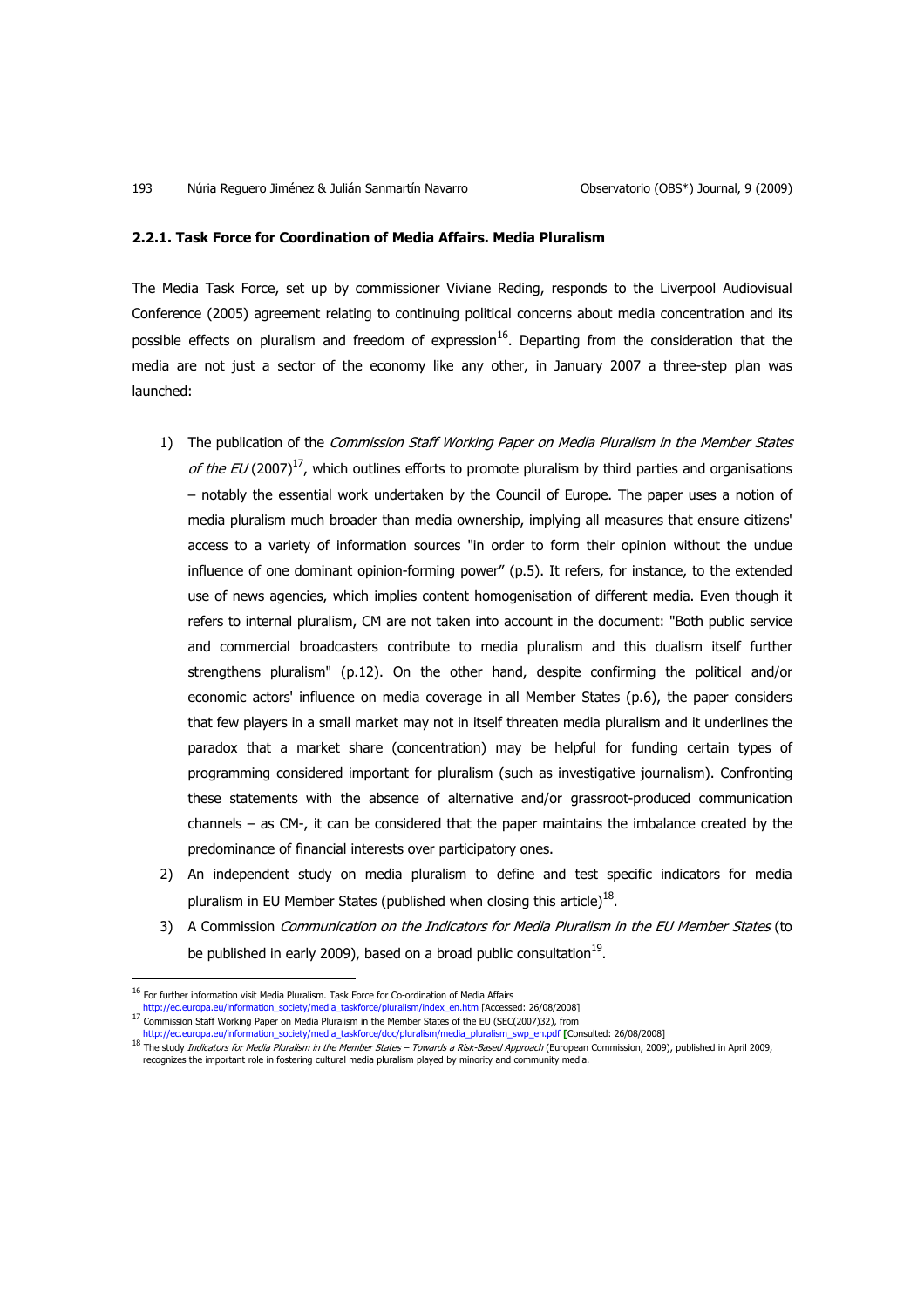#### **2.2.2. The Media Literacy Expert Group**

One of the main pillars of the Audiovisual and Media division is Media Literacy. Even though CM are not in the Media Literacy Expert Group's spot light, they are taken into account by the Commission's Communication A European approach to media literacy in the digital environment (European Commission,  $2007$ <sup>20</sup>. Although the Internet is the main focus, the Communication states that the approach to media literacy should relate to all media, from newspapers to virtual communities. Indeed, two of the main objectives address CM, one directly and the other indirectly:

- The objective of promoting the acquisition of audiovisual media production and creativity skills is exemplified by the Community Media Network<sup>21</sup> (Ireland) as a promoter of community development and empowerment, using video, radio, photography, print and the Internet as resource tools. It is also exemplified by FILM- $X^{22}$ , the Danish Film Institute's computer-based, interactive film studio that gives people a chance to experience different ways of communicating through film (p.7).
- The other goal is to actively use media to better exploit their potential for entertainment, access to culture, intercultural dialogue, learning and daily-life applications (p.4).

CM are mentioned also as an example of good practices of media literacy activity on the study Current Trends and Approaches to Media Literacy in Europe (2007).

Other legislative acts from 2004 to 2008 referring tangentially CM are the Communication on accelerating the transition from analogue to digital broadcasting <u>(COM(2005) 204</u> final)<sup>23</sup> and the White paper on a European communication policy (COM(2006) 35 final)<sup>24</sup> along with the Report on the White Paper on a European communication policy (2006/2087(INI)<sup>25</sup>. Before analysing them it is worthwhile mentioning the

 $\overline{a}$ 

24 White paper on a European communication policy (COM (2006) 35 final COM(2006) 35 final, from http://europa.eu/documents/comm/white\_papers/pdf/com2006\_35\_en.pdf [Accessed: 03/07/2008]

 $19$  This is the Communication that K. Resetarits expects to refer to Community Media.

<sup>&</sup>lt;sup>20</sup> Communication from the Commission to the European Parliament, the Council, the European Economic and Social Committee and the Committee of the Regions of 20 December 2007 - A European approach to media literacy in the digital environment (<u>COM(2007) 833</u>), from<br><u>http://ec.europa.eu/avpolicy/media\_literacy/docs/com/en.pdf</u> [Accessed:09/09/2008]

<sup>21</sup> http://www.cmn.ie

<sup>22</sup> http://www.dfi.dk/filmx/film-x.htm

<sup>23</sup> Communication of 24 May 2005 from the Commission to the Council, the European Parliament, the European Economic and Social committee and the Committee of the Regions on accelerating the transition from analogue to digital broadcasting (<u>COM(2005) 204</u> final), from <u>http://eur-</u><br>l<u>ex.europa.eu/LexUriServ/LexUriServ.do?ur</u>i=COM:2005:0461:FIN:EN:PDF [Accessed: 02/

<sup>25</sup> Report on the White paper on European communication policy with citizens from http://www.europarl.europa.eu/oeil/file.jsp?id=5329222 (Accessed: 19/09/2008)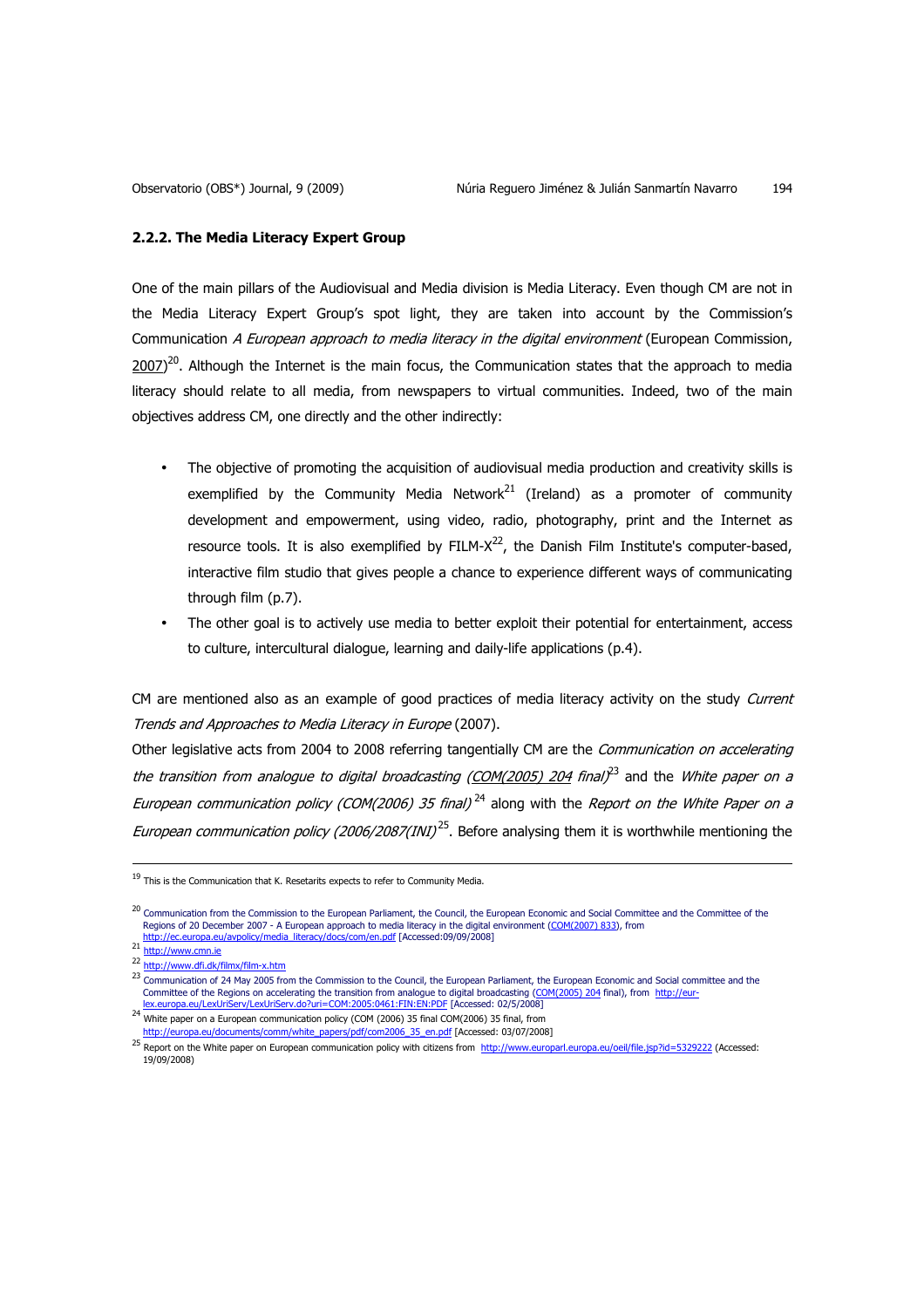main EU act regulating the media sector, which is the Audiovisual Media Services Directive  $(2007/65/EC)^{26}$ . Approved in December 2007 as amending the former "Television without Frontiers" Directive (1989), the new law does not deal with CM despite reaffirming media pluralism and "the obiective of cultural diversity"<sup>27</sup>, as well as the fight against racial and religious hatred, and the protection of minors as the pillars of Europe's audiovisual model. Finally, it is pertinent to recall the second cornerstone of EU audiovisual policy, the MEDIA Programmes, jointly run by the DG Information Society and Media and the Education, Audiovisual and Culture Executive Agency<sup>28</sup>. Even though some CM initiatives have applied for these funds, they actually focus on training professionals in the film and audiovisual industry:

- 1) Communication on Accelerating the Transition from Analogue to Digital Broadcasting This Communication aims at presenting EU priorities concerning radio spectrum availability in the context of the digital switch-over, an issue which is equally as political as it is technical<sup>29</sup>. The usage of the "spectrum dividend", the one available at the end of the switch-over process (2012), should be decided over the next four years. In practical terms, the market demand should determine the best usage of the spectrum dividend according to this text. Nevertheless, to avoid that the switchover creates distortions in markets underpinned by spectrum availability, the text calls the Commission to foster a debate in the Radio Spectrum Policy Group and the European Regulators Group to analyze the regulatory implications of the re-farming of the spectrum dividend. This debate is crucial for the continuity of CM activity in some Member States where their access to the spectrum is almost impossible, for instance Spain.
- 2) White paper on a European communication policy and Report on the White Paper on a European communication policy - CM could be a new key actor on the new EU political communication's strategy as it is shown on the EP's Report on the White paper on European communication policy with citizens (2006/2087 (INI)), which recommends "considering alternative media as a means of communication" (p8). Indeed, the Report responds the sector's absence on the previous EC's White Paper on a European Communication Policy (COM(2006) 35 final), aiming at closing the gap between the EU and its citizens. Besides the right to information and freedom of expression,

l

<sup>&</sup>lt;sup>26</sup> Directive 2007/65/EC of the European Parliament and of the Council of 11 December 2007 amending Council Directive 89/552/EEC on the Coordination of Certain Provisions Laid Down by Law, Regulation or Administrative Action in Member States Concerning the Pursuit of Television Broadcasting Activities, from http://eur-lex.europa.eu/LexUriServ/LexUriServ.do?uri=OJ:L:2007:332:0027:0045:EN:PDF [Accessed: 07/09/2008]

<sup>27</sup> In the Preamble of the Directive 2007/65/EC, paragraph (5) states that AVMSD respects principles of Protection and Promotion of the Diversity of Cultural Expressions (2006/515/EC)]. It also considers the equity of economic and cultural aspect of audiovisual media services (Preamble, paragraph (1))

<sup>28</sup> For further information visit European Commission, MEDIA Programe. http://ec.europa.eu/information\_society/media/overview/2007/index\_en.htm

 $^{29}$  Commission Staff Working Paper. Media Pluralism in the Member Status of the European Union. p.13.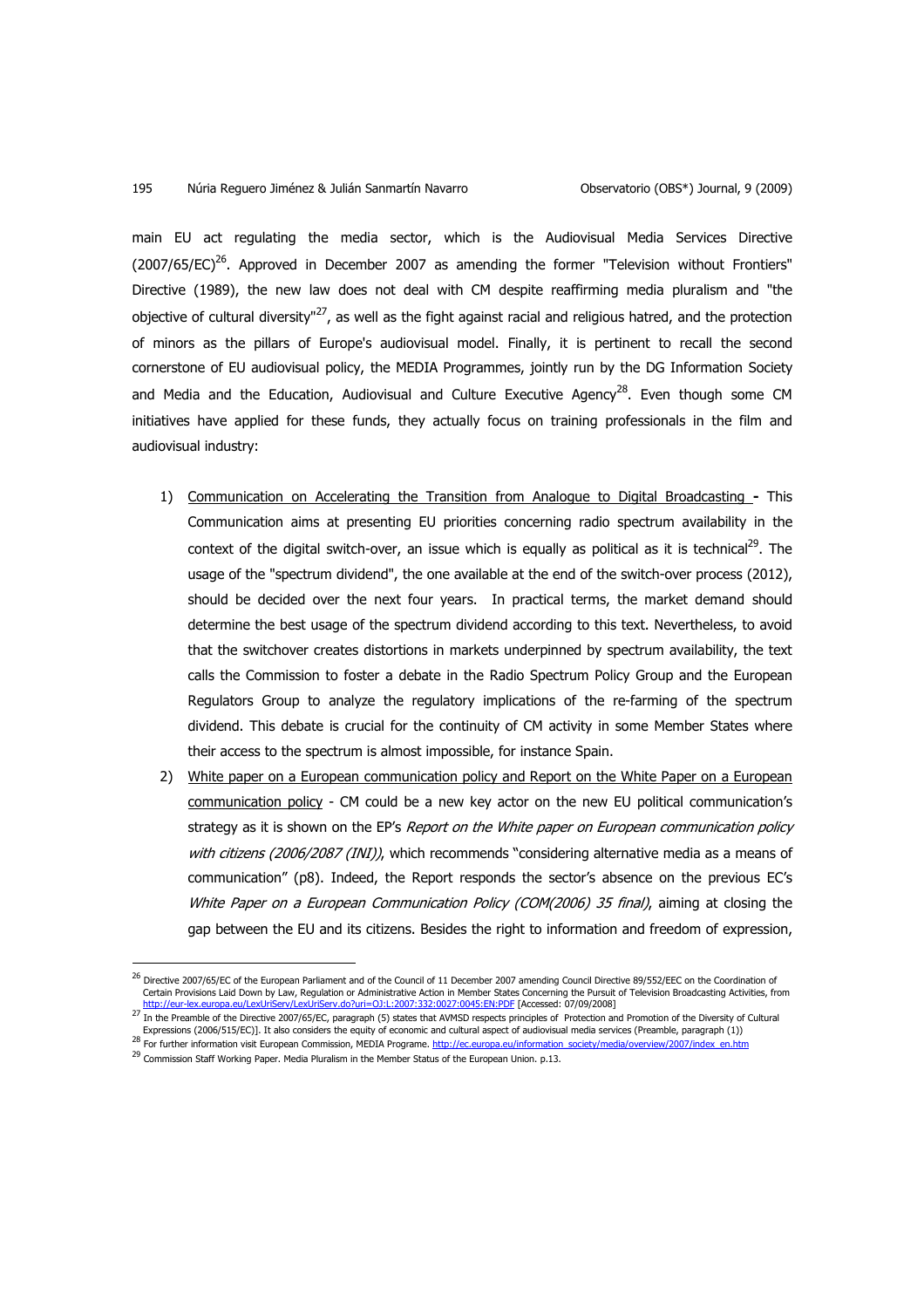l

the White Paper states that the new EU communication strategy will be based on the on the principles of inclusiveness, diversity on the public debate and citizens' participation.

# **3. World and pan-European Organisations**

Those European policies are also consequence of the organizations' work on CM. Over the last years, the most active European body supporting CM has been the Council of Europe (CoE)<sup>30</sup>. In 2004 the CoE adopted the text Integration and Diversity: The New Frontiers of European Media and Communications Policy<sup>31</sup>, which in its second Resolution resolved to promote linguistic and cultural diversity in the media paying attention to minority groups and "minority community media" (art. 6), and transnational media concentrations in Europe<sup>32</sup>. In January 2007 its Committee of Ministers adopted the *Declaration of the* Committee of Ministers on Protecting the Role of the Media in Democracy in the Context of Media Concentration<sup>33</sup>, which stresses that policies designed to encourage the development of not-for-profit media can help to promote pluralism (art.V), and the Recommendation CM/Rec (2007)2 of the Committee of Ministers to member states on media pluralism and diversity of media content<sup>34</sup>, recommending to the Member States encourage the development of other media as "community, local, minority or social media" (art.  $4<sup>th</sup>$ ). It also states that these media can serve as a factor of social cohesion and integration. In 2008 the CoE published the studies Promoting Social Cohesion. The Role of Community Media (by Peter Lewis), which describes existing measures to support third sector media -highlighting the role it plays in social cohesion, especially for minority ethnic, migrant and refugee communities $^{35}$ .

CM is one of the projects – within the promotion of freedom of expression and media pluralism, and human resource development areas<sup>36</sup> – of the UNESCO<sup>37</sup> International Programme for the Development of

 $^{30}$  Constituted in 1949, the Council of Europe (CoE), represents 47 States with the aim of enhancing Human Rights, democracy and Individual protection and development. Its political action addressed to the EU is not binding.

<sup>31</sup> Integration and Diversity: The New Frontiers of European Media and Communications Policy. Adopted by the CoE at the 7<sup>th</sup> European Ministerial Conference on Mass Media Policy (Kyiv, Ukraine, 10-11 March 2005). [On-line:] http://www.coe.int/T/E/Com/Files/Ministerial-Conferences/20 [Accessed: 26/08/2008]<br><sup>32</sup> Transnational Media Concentrations in Europe (AP-MD(2004)007). [On-line:] <u>http://www.mainzer-medieninstitut.de/PDF\_AP-MD(2004)007.pdf</u> [Accessed:

<sup>10/09/2008]</sup> 

<sup>33</sup> Declaration of the Committee of Ministers on Protecting the Role of the Media in Democracy in the Context of Media Concentration. [On-line:] https://wcd.coe.int/ViewDoc.jsp?id=1089615 [Accessed: 20/02/2008]

<sup>34</sup> Recommendation C;/Rec (2007)2 of the Committee of Ministers to member states on media pluralism and diversity of media content, from https://wcd.coe.int/ViewDoc.jsp?id=1089699 [Accessed: 26/08/2008]

<sup>&</sup>lt;sup>35</sup> The Declaration of the Committee of Ministers on the role of community media in promoting social cohesion and intercultural dialogue (Council of Europe, 2009) recommends the recognition of community media in national legislations and the granting of funding and frequencies, besides recalling the importance<br>of a wide variety of free and independent media as a ways of improv

 $36$  UNESCO web site. International Programme for the Development of Communication. http://portal.unesco.org/ci/en/ev.php-URL\_ID=13270&URL\_DO=DO\_TOPIC&URL\_SECTION=201.html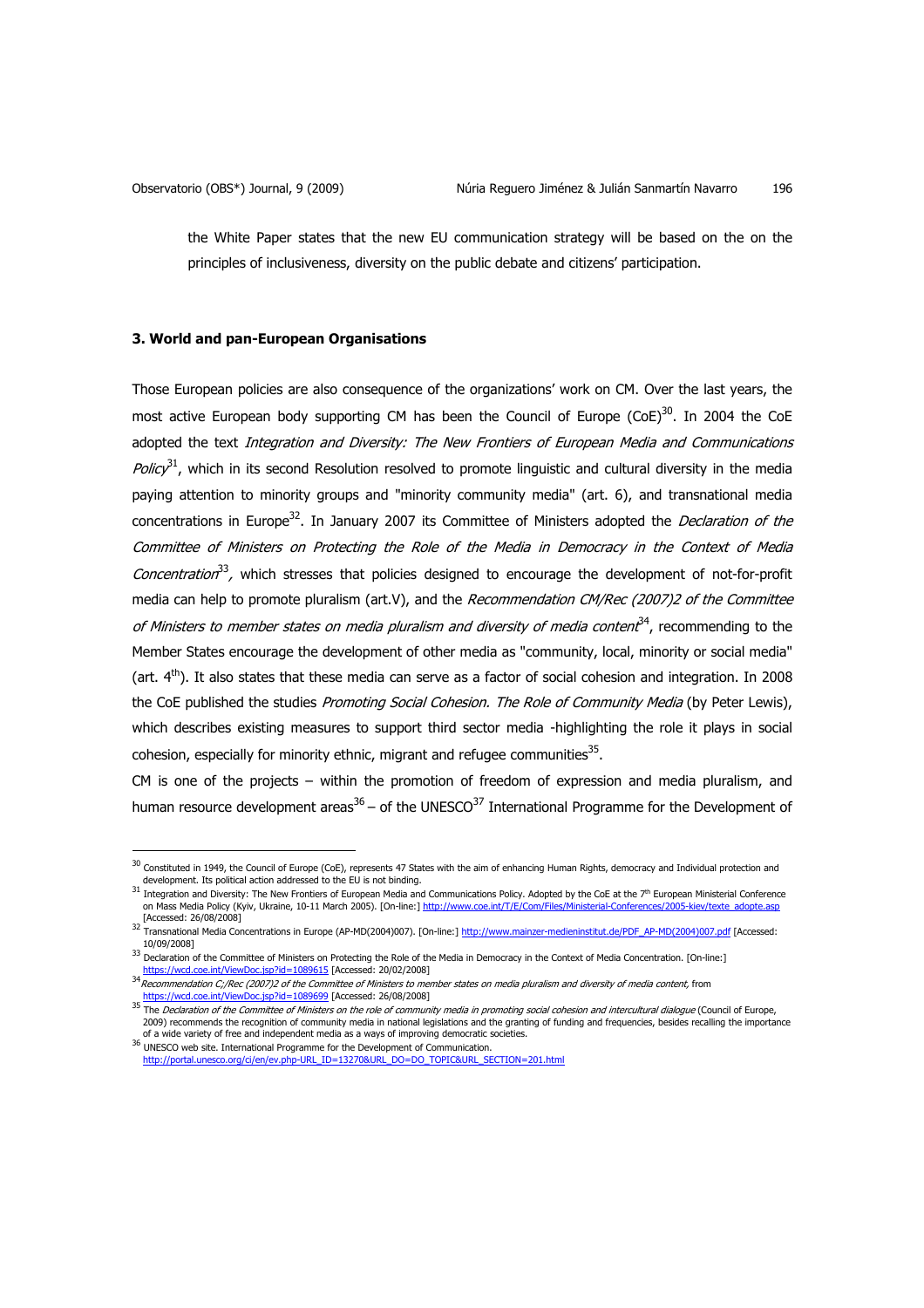#### 197 Núria Reguero Jiménez & Julián Sanmartín Navarro **Cauca Conservatorio (OBS\*)** Journal, 9 (2009)

Communication (IPDC), committed to improving the free flow of information in developing countries. UNESCO is also working on the publication 101 Ways to do Community Media and Community Multimedia Centres around the World: A Global Directory<sup>38</sup>. Another significant document, signed by the UN Special Rapporteur on Freedom of Opinion and Expression with other international organisations, is the *Joint* Declaration on Diversity in Broadcasting<sup>39</sup>, stating that CM should be explicitly recognised by law as a distinct form of broadcasting from public and commercial broadcasting, which should benefit from simple licensing procedures, concessionary license fees and access to advertising.

Furthermore, the UNESCO Convention on Cultural Diversity (2005) can act as the legal basis for lobbying in favour of CM. Even though media is not among its main features, one of the duties for the Convention's implementation is to compile best practices to enhance their recognition and exchange<sup>40</sup>.

CM also counts with a well organized civil society. In operation since 1983, the international nongovernmental organisation World Association of Community Broadcasters (AMARC)<sup>41</sup> serves community radios in more than 100 countries. At the World Press Freedom Day 2008, AMARC published the *Principles* for a Democratic Legislation on Community Broadcasting, aimed at establishing a reference framework for the elaboration and implementation of community broadcasting regulation. In September, in conjunction with UNESCO and the Swiss Agency for Development and Cooperation, it published Fighting Poverty: Utilising Community Media in a Digital Age based on contributions to a round table held during the World Conference on Communications for Development. At present, the association is working on the publication Women Empowerment and Good Governance through Community Radio.

Since November 2007, the Community Media Forum Europe (CMFE) $^{42}$  has been working as a platform for dialogue and discussions with EU institutions and the Council of Europe as a way to obtain recognition of CM as a third media sector alongside public service and private commercial broadcasters.

<sup>&</sup>lt;sup>37</sup> From its creation in 1945, the United Nation Educational, Scientific and Cultural Organisation (UNESCO) mission has been the protection and promotion of Justice, Human Rights and fundamental freedoms recognised by the Charter of the United Nations. Although its policy is not binding, the *Convention for the*<br>*protection and promotion of cultural expressions* (UNESCO, 2005)

<sup>38</sup> Report of the Moderator of the Sub-Group on Community Media WSIS Action Line C9 Media (Geneva, 21 May 2008). P.4 from,

http://portal.unesco.org/ci/en/files/26811/12113578163C9-2008-SGCM-final.pdf/C9-2008-SGCM-final.pdf [Accessed: 02/09/2008]

<sup>&</sup>lt;sup>39</sup> UN Special Rapporteur on Freedom of Opinion and Expression, the OSCE Representative on Freedom of the Media, the OAS Special Rapporteur on Freedom of Expression and the ACHPR (African Commission on Human and Peoples' Rights) Special Rapporteur on Freedom of Expression and Access to Information. *Joint Declaration on Diversity in Broadcasting.* Adopted during the *Global Campaign for Free Expression* on 7-8 December, Amsterdam, from<br><u>http://www.osce.org/documents/rfm/2007/12/28855\_en.pdf</u> [Accessed: 03/01/2008]

<sup>40</sup> Valérie Panis-Cendrowicz, European Commission. Cultural Policy and Intercultural Dialogue Unit. Videoconference held on the "Cultural Diversity 2030" seminar. Barcelona: U40 Capacity Building, 19-20/09/2008. see: http://unesco.de/2648.html?&L=1

<sup>41</sup> AMARC: http://www.amarc.org

<sup>42</sup> CMFE: http://www.cmfe.eu/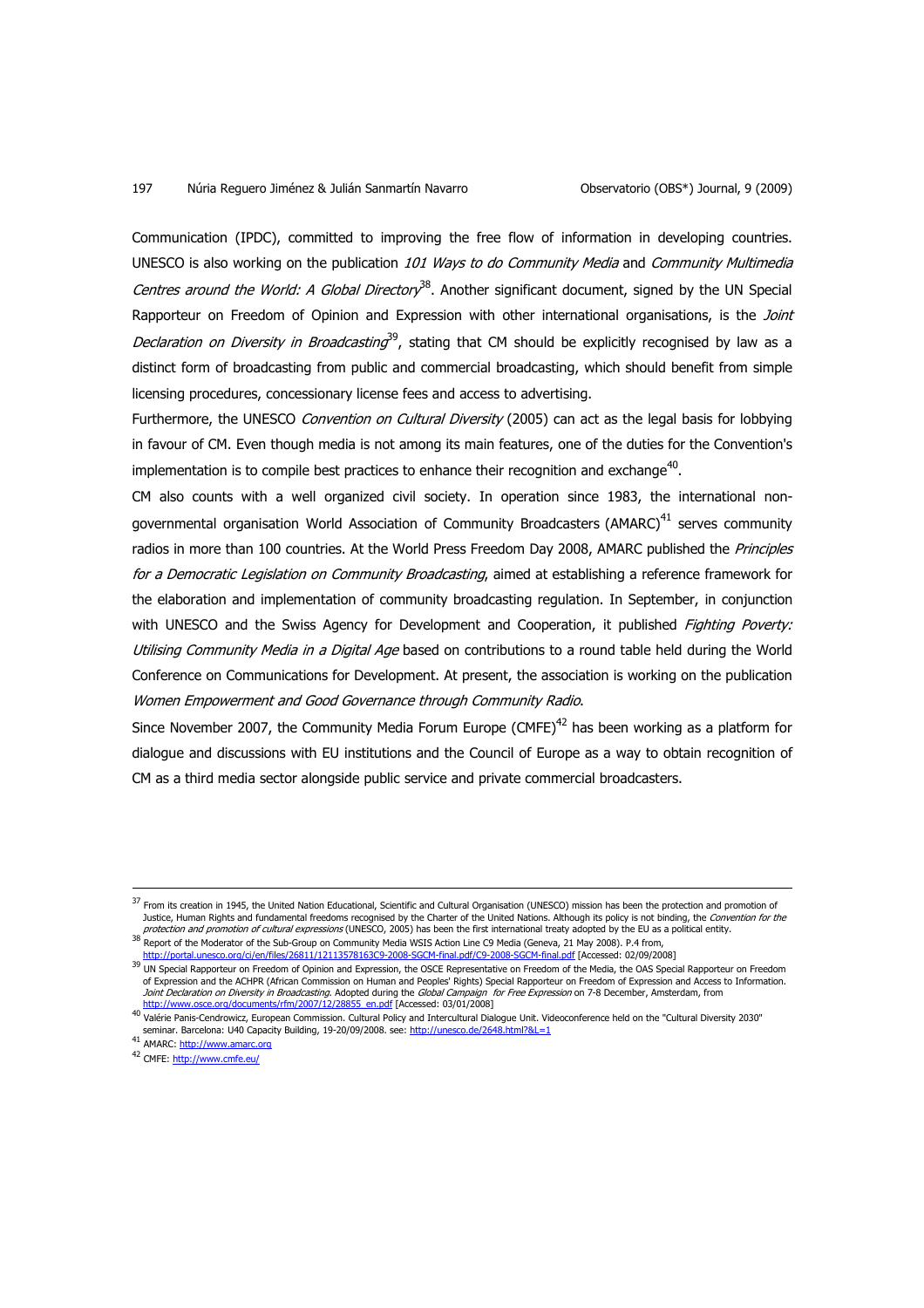## **4. Final reflections**

Even though it is finally a Member State's own responsibility to develop a legal status for CM and to take them into account as a bottom-up solution for increasing media pluralism, regulation at a European level could act as a precedent in order to improve the situation. The acts analysed in this article, specially the European Parliament's Resolution on Protecting Community Media - which should now become law signify a watershed as regards the legal status of CM. Moreover, the ongoing debate on media pluralism is shaping both a context and a legal framework to ensure that CM are taken into account. According the acts' analysis, the activities of these media can be justified on the basis of pluralism and freedom of expression, a broader field than the communication policies. Furthermore, the UNESCO Convention on the Diversity of Cultural Expressions can also act as a legal basis for CM recognition, because -despite being a national issue- recognising and exchanging best practices on culture and communication are the core processes stemming from the text's application and CM respond to that demands (acting as a platform for enhancing pluralism and diversity in the public sphere or promoting citizen participation, etc.). At this point it is crucial for organisations like AMARC and the CMFE to keep lobbying in order to turn the current debate on media pluralism into CM legislation.

Finally, the negative results of last European Constitution elections seem provide EU institutions with food for thought in relation to CM. Indeed, the inclusion of CM in the European Union's political communication strategy may be the bargaining chip of these media to gain EU support.

#### **References**

Clua, A.; Fernández, M.; García, J. (2006), "Medios sin ánimo de lucro en la regulación del audiovisual – El caso de España: del vacío legal al espacio marginal", ULEPICC - I Congreso Nacional de Pensamiento Crítico, Comunicación y Cultura, Sevilla, 17 de November 2006

Council of Europe (2008), "Promoting social cohesion. The role of community media", http://www.coe.int/t/dghl/standardsetting/media/Doc/H-Inf(2008)013\_en.pdf , accessed: 03/10/2008

Council of Europe (2009), "Declaration of the Committee of Ministers on the role of community media in promoting social cohesion and intercultural dialogue",

https://wcd.coe.int/ViewDoc.jsp?id=1409919&Site=COE&BackColorInternet=DBDCF2&BackColorIntranet=FDC864&Bac kColorLogged=FDC864, accessed: 05/2009

European Commission Media Literaly Expert Group (2007), "Current Trends and Approaches to Media Literacy in Europe", Barcelona, Autonomous University of Barcelona, http://ec.europa.eu/avpolicy/media\_literacy/docs/studies/study.pdf , accessed: 04/2008